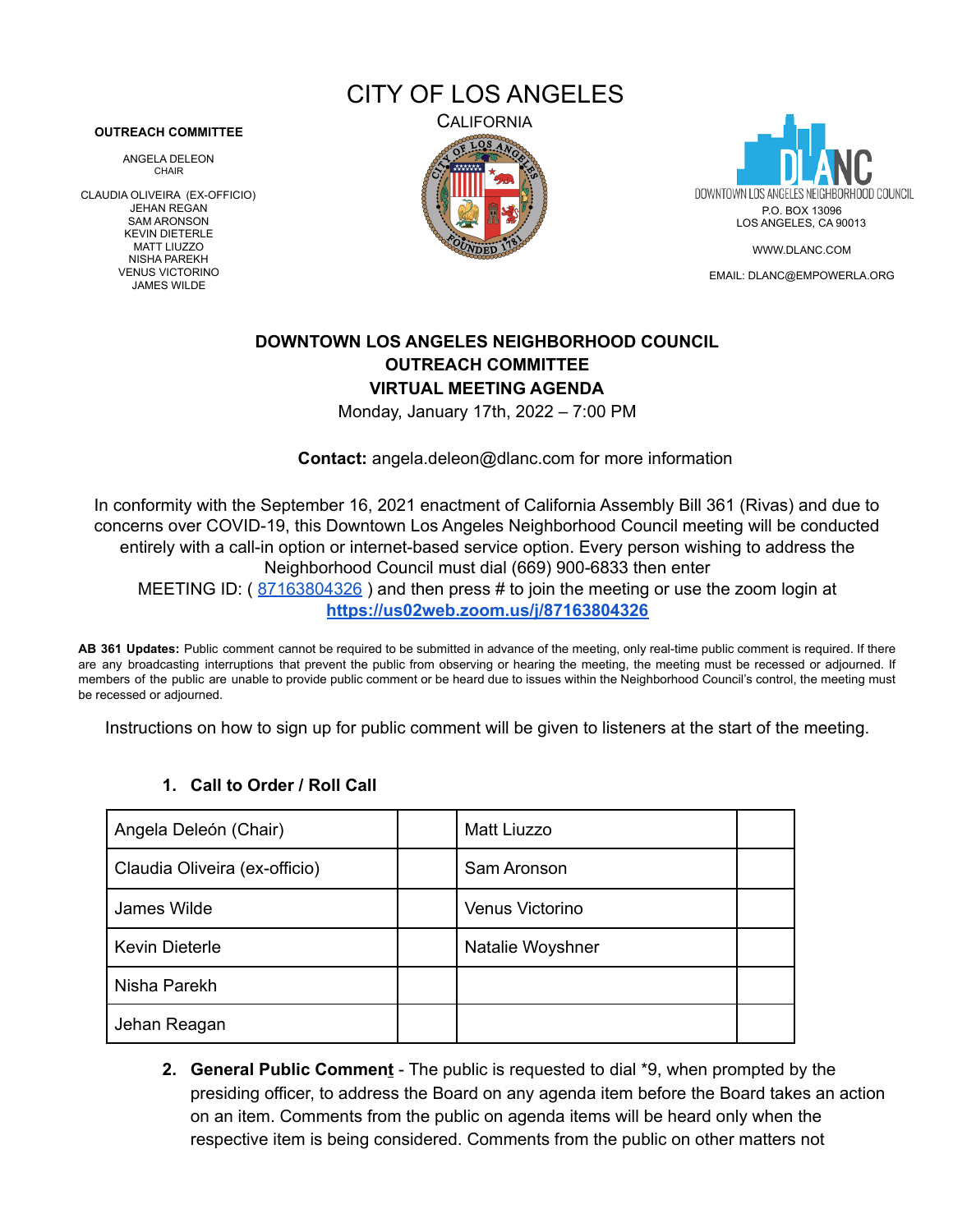appearing on the agenda that are within the Board's jurisdiction will be heard during the General Public Comment period. Please note that under the Brown Act, the Board is prevented from acting on a matter that you bring to its attention during the General Public Comment period; however, the issue raised by a member of the public may become the subject of a future Board meeting. Public comments are limited to two minutes per speaker with a total time of ten minutes. (The chair, depending on the number of speakers and time considerations, may change these parameters.) (20 min. cap).

## **3. Chair report**

**4. Old Business - (All items for discussion and possible action)** a. Website update.

### **5. New Business (All items for discussion and possible action)**

- a. Cinema on Spring Discussion and Possible Action.
	- i. Discussion and Possible action to approve a sponsorship of a Movie night at Spring Street park in April, 2022.
	- ii. Refreshments

Discussion and Possible action to approve an expenditure not to exceed \$200 for refreshments for a Cinema on Spring event on April, 2022 monies to come from the Outreach Budget.

iii. Supplemental A/V equipment.

Discussion and Possible action to approve an expenditure not to exceed \$500 for supplemental rental of A/V equipment for a Cinema on Spring event on April, 2022 monies to come from the Outreach Budget.

- **6. General Public Comment** The public is requested dial \*9, when prompted by the presiding officer, to address the Board on any agenda item before the Board takes an action on an item. Comments from the public on agenda items will be heard only when the respective item is being considered. Comments from the public on other matters not appearing on the agenda that are within the Board's jurisdiction will be heard during the General Public Comment period. Please note that under the Brown Act, the Board is prevented from acting on a matter that you bring to its attention during the General Public Comment period; however, the issue raised by a member of the public may become the subject of a future Board meeting. Public comments are limited to two minutes per speaker with a total time of ten minutes. (The chair, depending on number of speakers and time considerations, may change these parameters.) (20 min. cap)
- **7.** Committee member announcements

Next Meeting: Monday, February 21st, 2022

Adjourn